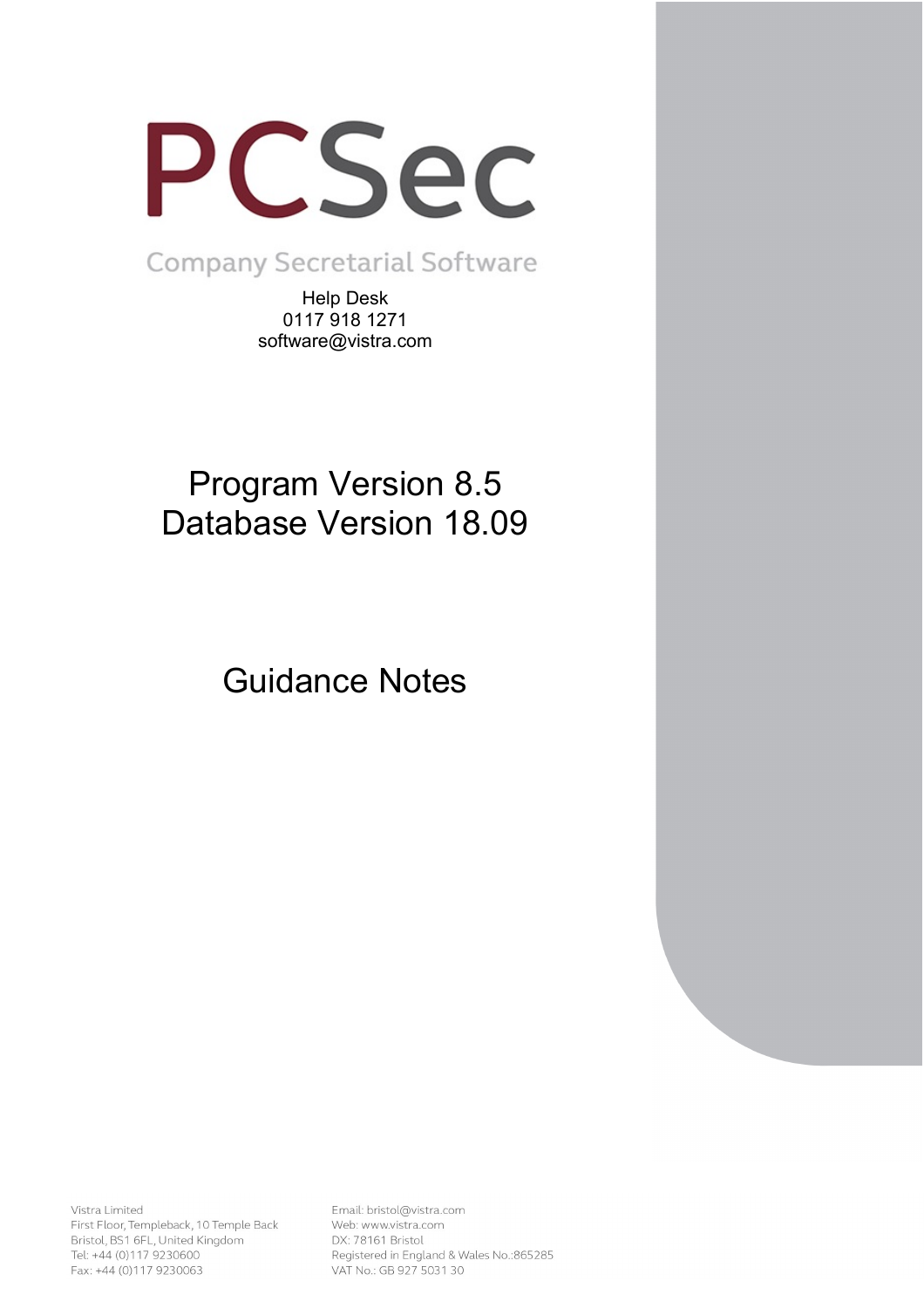Vistra Limited<br>First Floor, Templeback, 10 Temple Back<br>Bristol, BS1 6FL, United Kingdom<br>Tel: +44 (0)117 9230600<br>Fax: +44 (0)117 9230063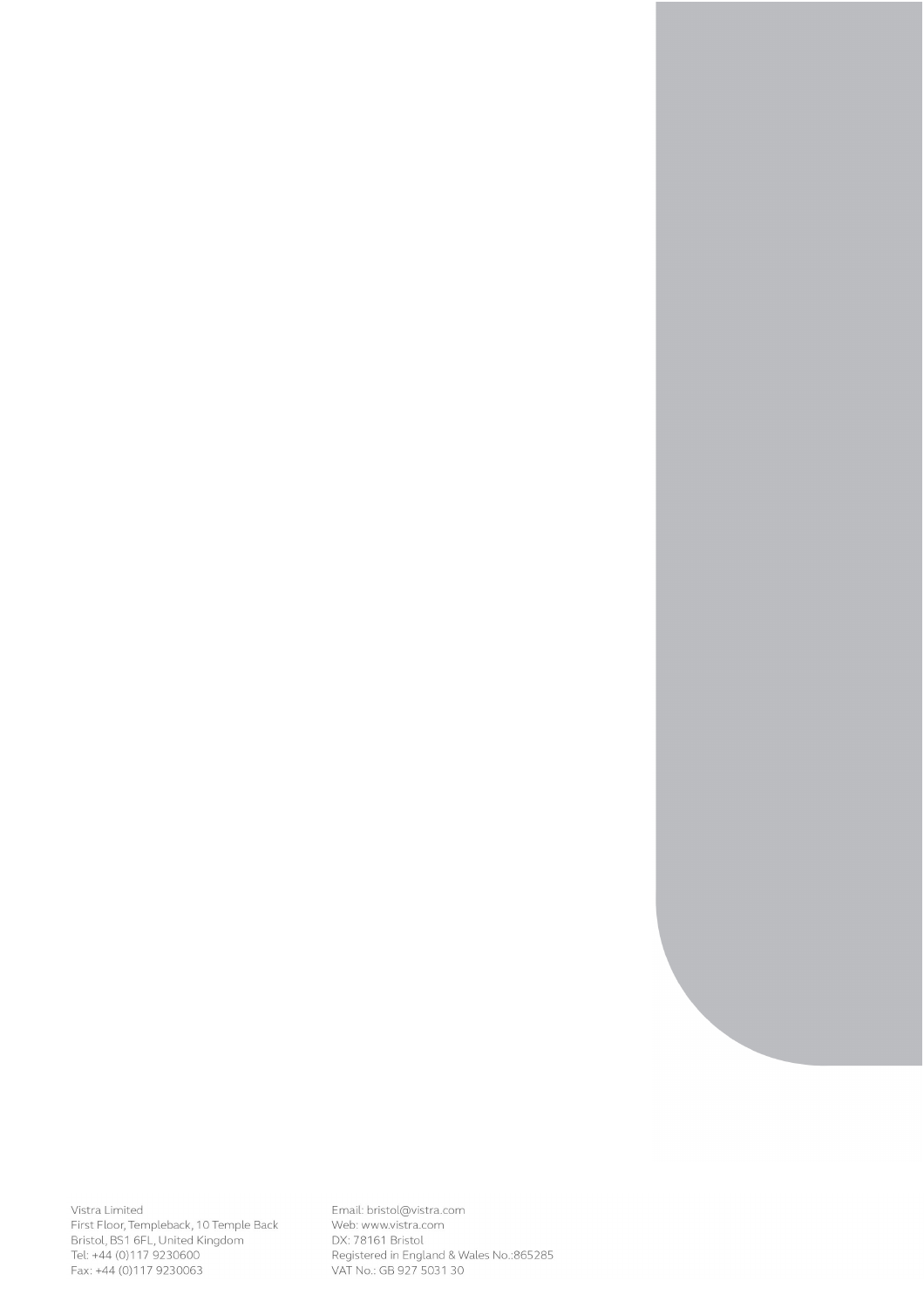

# **CONTENTS**

| PEOPLE WITH SIGNIFICANT CONTROL           |  |
|-------------------------------------------|--|
|                                           |  |
| <b>CONFIRMATION STATEMENT EVENT</b>       |  |
|                                           |  |
| $PSC(s)$ – REGISTRATION & CESSATION EVENT |  |
|                                           |  |
| PSC(s) - CHANGE OF DETAILS EVENT          |  |
|                                           |  |
| PSC STATEMENT - NOTIFICATION & WITHDRAWAL |  |
|                                           |  |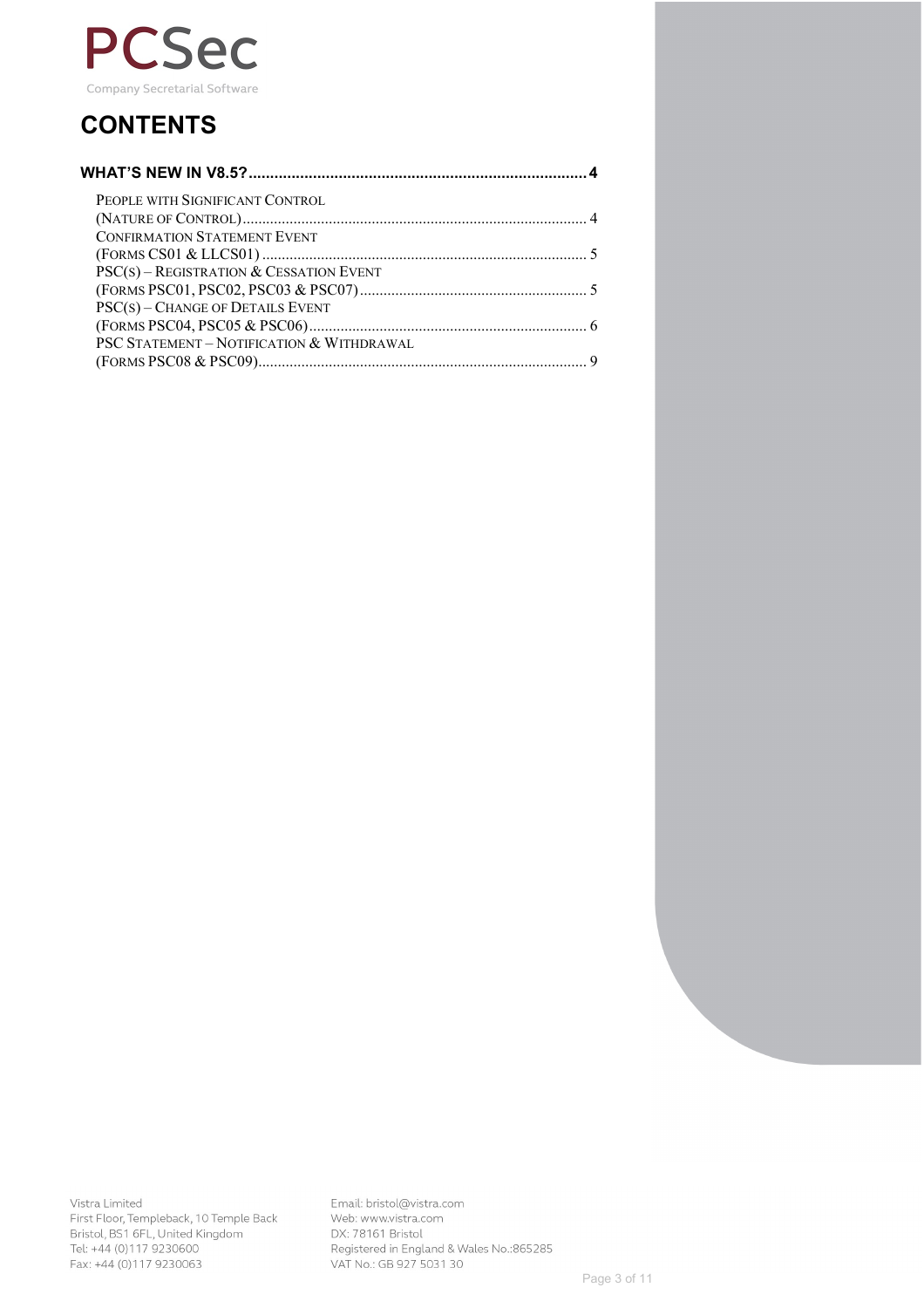

# **What's new in v8.5?**

## **People with Significant Control (Nature of Control)**

Changes have been made to the PSC registration screen where the nature of control is recorded.

These changes now allow for updates to the nature of control statements to be recorded, whilst keeping a historical record of previous statements.

All recorded nature of control statements will be displayed under the 'Nature' tab.

| Name: PCSec Demo Share Company Limited                                                                                                              |                              |                      |                                                                                          |                              | Code: PCDESHCO                                     |        |
|-----------------------------------------------------------------------------------------------------------------------------------------------------|------------------------------|----------------------|------------------------------------------------------------------------------------------|------------------------------|----------------------------------------------------|--------|
| PSC details                                                                                                                                         |                              |                      |                                                                                          |                              |                                                    |        |
| Name                                                                                                                                                | Cartwright, Jonathan William |                      |                                                                                          | <b>C</b><br>CARTW JW<br>Code |                                                    |        |
| -Registration                                                                                                                                       |                              |                      |                                                                                          | <b>Cessation:</b>            |                                                    |        |
| Date                                                                                                                                                |                              | 06/03/2016<br>l.     |                                                                                          | Date                         | $\sqrt{L}$                                         | ∓      |
| Confirmed (Y/N)                                                                                                                                     | YES                          | $\blacktriangledown$ |                                                                                          | Confirmed (Y/N)              |                                                    |        |
| Nature                                                                                                                                              | Restrictions   Comments      |                      |                                                                                          |                              |                                                    |        |
| From                                                                                                                                                | To                           | Control              |                                                                                          |                              | Type                                               |        |
|                                                                                                                                                     |                              |                      |                                                                                          |                              |                                                    |        |
|                                                                                                                                                     |                              |                      | 75% or more of the shares                                                                |                              | Individual/Legal Entity                            |        |
|                                                                                                                                                     |                              |                      | 75% or more of the voting rights<br>Power to appoint or remove the majority of the board |                              | Individual/Legal Entity<br>Individual/Legal Entity |        |
|                                                                                                                                                     |                              |                      |                                                                                          |                              |                                                    |        |
| 06/03/2016<br>310372016<br>3103/2016<br>Add                                                                                                         | Maintain                     | Delete               |                                                                                          |                              |                                                    | Expand |
|                                                                                                                                                     |                              |                      |                                                                                          |                              |                                                    |        |
|                                                                                                                                                     |                              |                      | Address Lines                                                                            |                              |                                                    |        |
|                                                                                                                                                     |                              |                      |                                                                                          |                              |                                                    |        |
|                                                                                                                                                     |                              |                      |                                                                                          |                              |                                                    |        |
|                                                                                                                                                     |                              |                      | City/Town                                                                                |                              |                                                    |        |
| Other (specify)                                                                                                                                     |                              | Select address       | County/Region/State                                                                      |                              |                                                    |        |
| <b>Service Address</b><br><b>C</b> Use Usual Residential Address<br>C Use Service Address<br>C Use Company's Registered Office Address<br>$\subset$ |                              |                      | Postcode<br>Country                                                                      |                              |                                                    |        |

To add a new nature of control, click on the Add button.

To update or change an existing nature of control, select the record on screen and click on the Maintain button.

The new Nature of control record screen will be displayed.

| Nature of control record                                                                                                                                    |  |
|-------------------------------------------------------------------------------------------------------------------------------------------------------------|--|
| <b>Nature of control record</b><br>$06/03/2016$ $\rightarrow$<br>To Date $L/L =  v $<br>From Date<br>Individual/Legal Entity C Trust C Firm<br>$\epsilon$   |  |
| -Nature Of Control<br>C More than 25% but not more than 50% of the shares<br>C More than 50% but less than 75% of the shares<br>⊙ 75% or more of the shares |  |
| C More than 25% but not more than 50% of the voting rights<br>C More than 50% but less than 75% of the voting rights<br>◯ 75% or more of the voting rights  |  |
| C Power to appoint or remove the majority of the board of directors<br>C Right to exercise significant influence or control                                 |  |
| <b>DK</b><br>Cancel                                                                                                                                         |  |

This screen allows you to record the details for one nature of control statement.

The From Date will be the date the nature of control statement applied to the PSC.

The To Date, if applicable, will be the date the nature of control statement ceased to apply to the PSC.

You will need to select whether the nature of control statement is being applied either as:

- An Individual/Legal Entity
- Trustee of a Trust
- A Firm

Then select the nature of control statement required from the list shown. Click OK to save, or Cancel to exit without saving the record.

Vistra Limited First Floor, Templeback, 10 Temple Back Bristol, BS1 6FL, United Kingdom Tel: +44 (0)117 9230600 Fax: +44 (0)117 9230063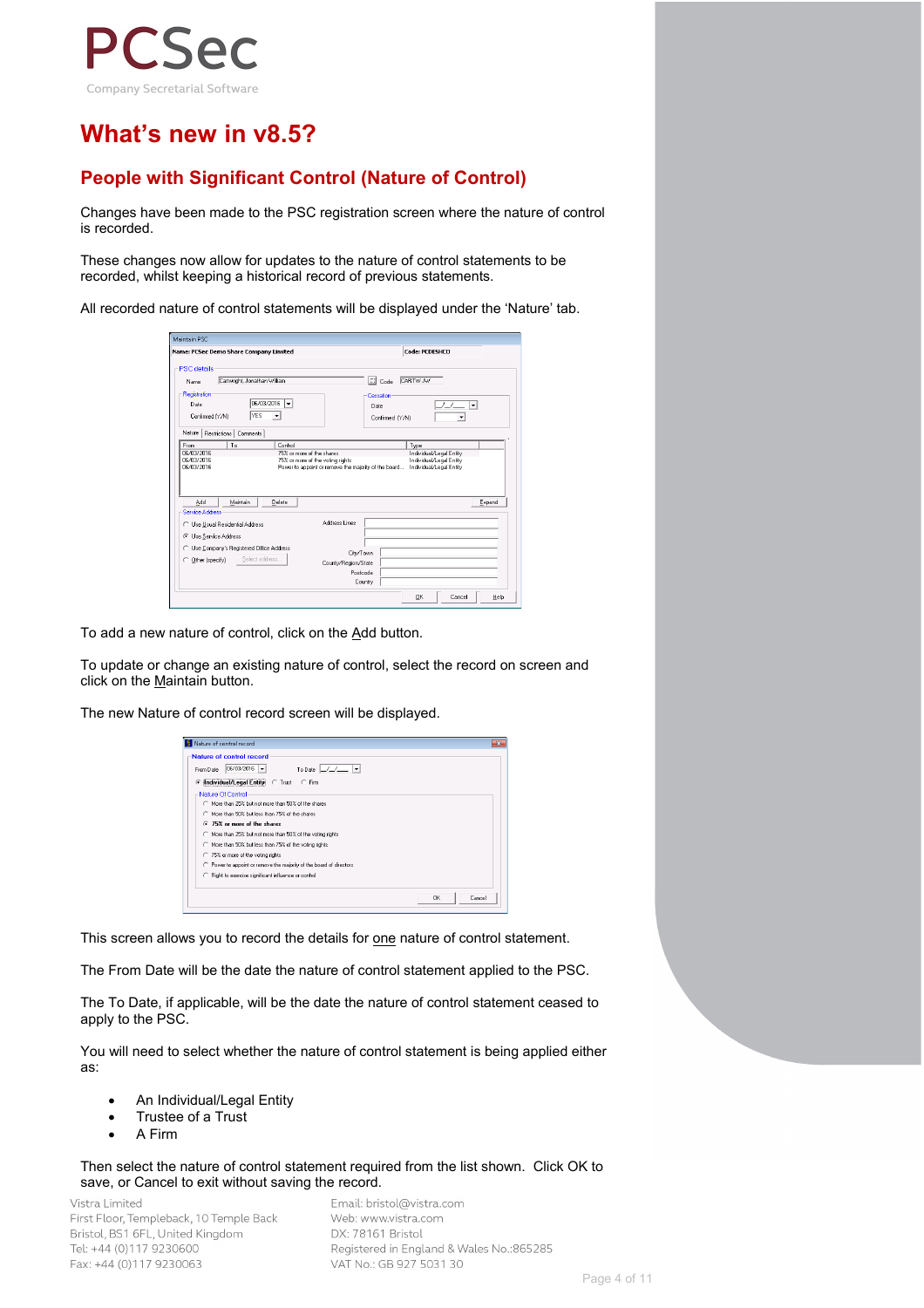

### **Confirmation Statement Event (Forms CS01 & LLCS01)**

As from 26 June 2017 the Confirmation Statement will no longer contain any PSC information.

The CS01 form now legally confirms that the following information (as held at Companies House) is correct:

- Registered office address
- SAIL address & company records
- Officer appointments
- People with Significant Control

The CS01 will only contain details of any changes in relation to:

- SIC code
- **Statement of Capital**
- **Shareholders**

Please note that the new form applies to all CS01 forms produced from 26 June 2017, irrespective of the confirmation date.

### **PSC(s) – Registration & Cessation Event (Forms PSC01, PSC02, PSC03 & PSC07)**

All new registrations and cessations of PSCs need to be notified with Companies House within 14 days.

Any historic PSC information, that was previously expected to be included on the company's next Confirmation Statement, should be filed as soon as possible. Companies House have confirmed no penalties will be issued in respect of 'late filing' of these forms.

New forms have been issued for these filings as follows:

- PSC01/LLPSC01 Notice of individual person with significant control
- PSC02/LLPSC02 Notice of relevant legal entity (RLE) with significant control
- PSC03/LLPSC03 Notice of other registrable person (ORP) with significant control
- PSC07LLPSC07 Notice of ceasing to be an individual, RLE or ORP with significant control

Two new events have been added to PCSec to produce these forms:

- PSC(s) Registration & Cessation (by company)
- PSC Registration & Cessation (by appointee)

The event for the registration and cessation of PSCs works in line with the existing appointment and resignation of officers event.

First select the registration(s) and/or cessations(s) that you want to produce the forms for.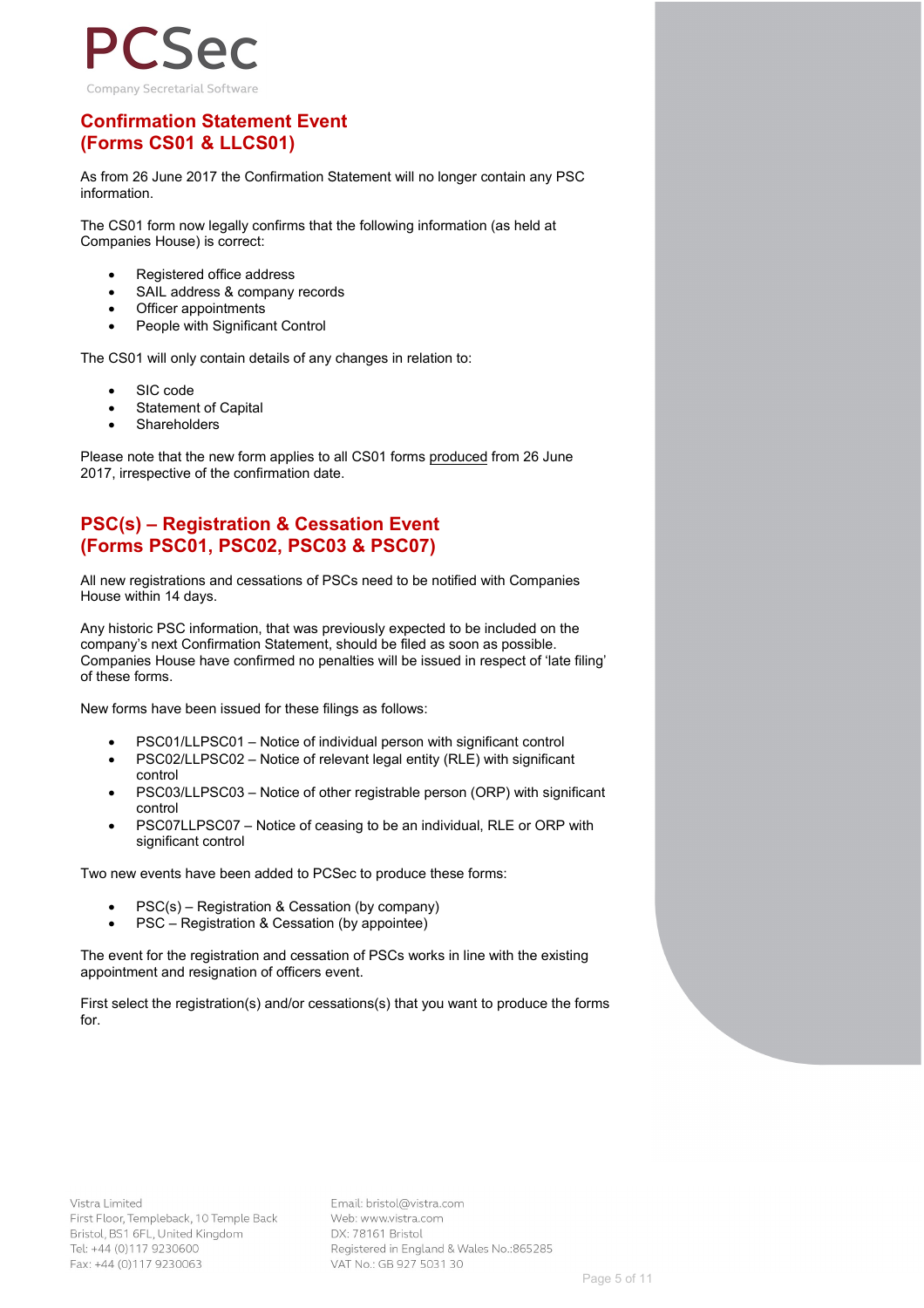

| Action<br>Register PSC                                                                | Date             | PSC                                 |                |
|---------------------------------------------------------------------------------------|------------------|-------------------------------------|----------------|
|                                                                                       |                  |                                     |                |
|                                                                                       |                  |                                     |                |
|                                                                                       | 15/05/2017       | Corporate Officer (Company) Limited |                |
| <b>▽</b> Cease PSC                                                                    | 15/05/2017       | Rebecca Susan Cartwright            |                |
| Register PSC                                                                          | 3103/2016        | Corporate Officer (Person) Limited  |                |
| Register PSC                                                                          | 06/03/2016       | Jonathan William Cartwright         |                |
| Register PSC                                                                          | 01/07/2016       | Rebecca Susan Cartwright            |                |
|                                                                                       |                  |                                     |                |
|                                                                                       |                  |                                     |                |
|                                                                                       |                  |                                     |                |
|                                                                                       |                  |                                     |                |
|                                                                                       |                  |                                     |                |
|                                                                                       |                  |                                     |                |
|                                                                                       |                  |                                     |                |
| Select all/none                                                                       |                  |                                     |                |
| Data Maintenance                                                                      |                  |                                     |                |
|                                                                                       |                  |                                     |                |
| Personnel                                                                             | PSC<br>Addresses |                                     |                |
| Details                                                                               |                  |                                     |                |
|                                                                                       |                  |                                     |                |
| < <previous< td=""><td></td><td>Cancel</td><td>Next&gt;&gt;<br/>Help</td></previous<> |                  | Cancel                              | Next>><br>Help |

Based on the selections you make PCSec will calculate which form is required on your behalf. Click Next to continue.

| <b>Document Selection</b> |                                                                                                   |
|---------------------------|---------------------------------------------------------------------------------------------------|
| ⊢Documents-               | Date of Form<br>19/06/2017<br>۰                                                                   |
| << <u>P</u> revious       | Word Templates   PCSec Standard Docx<br>$\left\  \mathbf{v} \right\ $<br>Next>><br>Help<br>Cancel |

If your company is set up for electronic filing, PCSec will prompt you to decide if you wish to file the form(s) electronically.

| Send Forms Electronically                                                                             |  |
|-------------------------------------------------------------------------------------------------------|--|
| This form can be sent to Companies House electronically. Would you<br>like to send it electronically? |  |
| No                                                                                                    |  |

Once the documents have been produced you can then Print, Preview or Send (electronically) as required.

| <b>Print Event</b>                                                                        |                         |
|-------------------------------------------------------------------------------------------|-------------------------|
|                                                                                           |                         |
| <b>Selected Documents</b>                                                                 | Preview                 |
| Form PSC02 - Corporate Officer (Company) Limited<br>Form PSC07 - Rebecca Susan Cartwright | Export                  |
|                                                                                           | Print Doc.              |
|                                                                                           | Print All               |
|                                                                                           | Help                    |
|                                                                                           | Cancel                  |
|                                                                                           | << Previous             |
|                                                                                           | Send                    |
|                                                                                           | Output to Word <b>▽</b> |

#### **PSC(s) – Change of Details Event (Forms PSC04, PSC05 & PSC06)**

Any change in details for a registered PSC needs to be notified with Companies House within 14 days.

Any historic change in PSC information that was previously expected to be included on the company's next Confirmation Statement should be filed as soon as possible. Companies House have confirmed no penalties will be issued in respect of 'late filing' of these forms.

Vistra Limited First Floor, Templeback, 10 Temple Back Bristol, BS1 6FL, United Kingdom Tel: +44 (0)117 9230600 Fax: +44 (0)117 9230063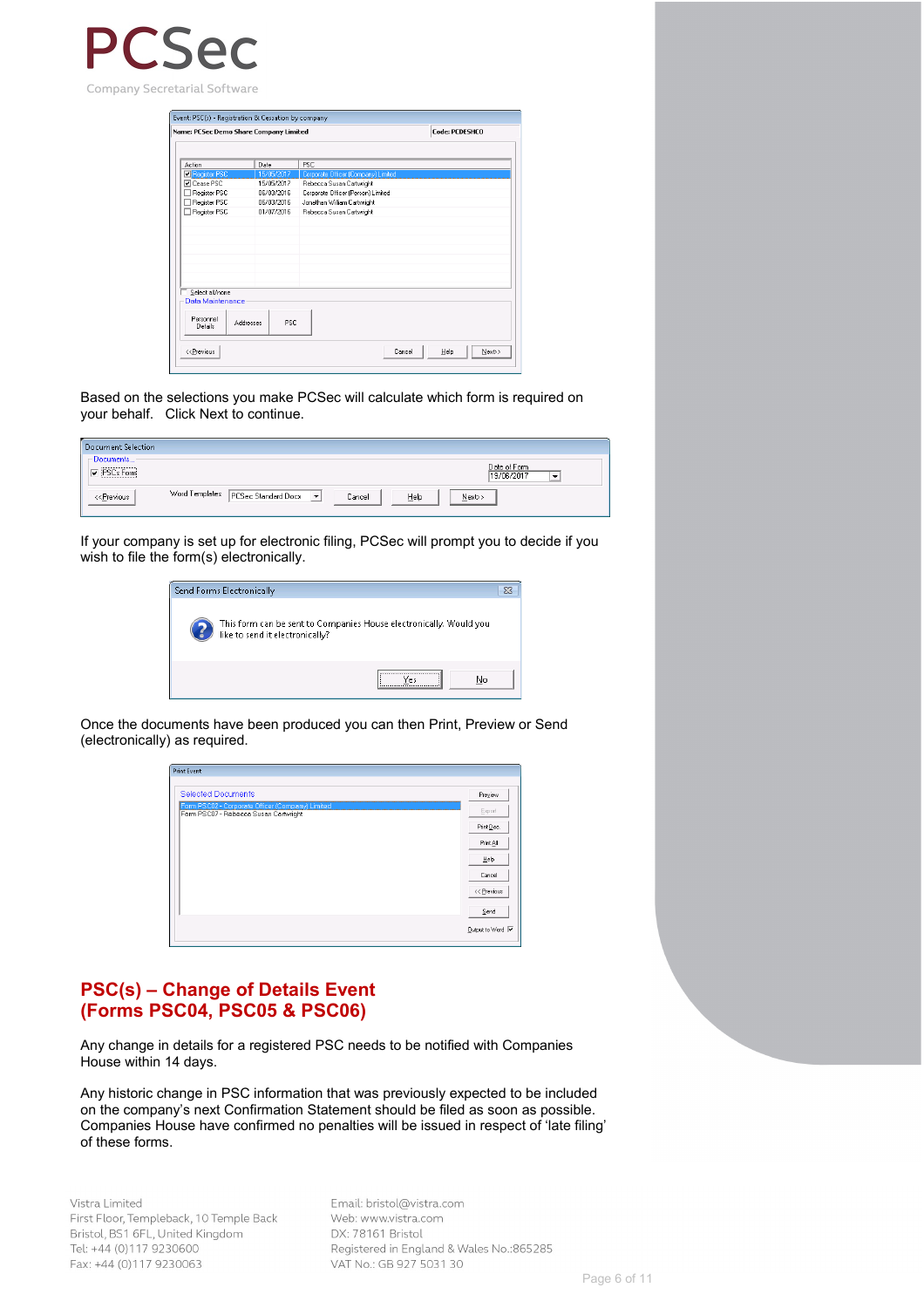

New forms have been issued for these filings as follows:

- PSC04/LLPSC04 Change of details of individual person with significant control
- PSC05/LLPSC05 Change of details of relevant legal entity (RLE) with significant control
- PSC06/LLPSC06 Change of details of other registrable person (ORP) with significant control

*Note: A change in a PSC's nature of control statements is classed as a change of details and will need to be submitted on one of these forms.*

Two new events have been added to PCSec to produce these forms:

- PSC(s) Registration & Cessation (by company)
- PSC Registration & Cessation (by appointee)

The event for the change of PSC details works in line with the existing change of officers details event.

First select the PSC that you want to produce the change documentation for.

|                                                                                                                      | Name: PCSec Demo Share Company Limited |           |       |            |        | Code: PCDESHCO |        |
|----------------------------------------------------------------------------------------------------------------------|----------------------------------------|-----------|-------|------------|--------|----------------|--------|
|                                                                                                                      |                                        |           |       |            |        |                |        |
| PSC                                                                                                                  |                                        |           |       |            |        |                |        |
|                                                                                                                      | Corporate Officer (Person) Limited     |           |       |            |        |                |        |
|                                                                                                                      | Jonathan William Cartwright            |           |       |            |        |                |        |
|                                                                                                                      | Corporate Officer (Company) Limited    |           |       |            |        |                |        |
|                                                                                                                      | Rebecca Susan Cartwright               |           |       |            |        |                |        |
|                                                                                                                      |                                        |           |       |            |        |                |        |
|                                                                                                                      |                                        |           |       |            |        |                |        |
|                                                                                                                      |                                        |           |       |            |        |                |        |
|                                                                                                                      |                                        |           |       |            |        |                |        |
|                                                                                                                      |                                        |           |       |            |        |                |        |
|                                                                                                                      |                                        |           |       |            |        |                |        |
|                                                                                                                      |                                        |           |       |            |        |                |        |
|                                                                                                                      |                                        |           |       |            |        |                |        |
|                                                                                                                      |                                        |           |       |            |        |                |        |
| Select all/none<br>Data Maintenance                                                                                  |                                        |           |       |            |        |                |        |
|                                                                                                                      |                                        |           |       |            |        |                |        |
| Company                                                                                                              | Personnel                              | Addresses | Names | <b>PSC</b> |        |                |        |
| Details                                                                                                              | Details                                |           |       |            |        |                |        |
| < <previous< td=""><td></td><td></td><td></td><td></td><td>Cancel</td><td>Help</td><td>Next&gt;&gt;</td></previous<> |                                        |           |       |            | Cancel | Help           | Next>> |

Enter the Date of Change and select the details that have changed.

For an individual PSC the following changes can be notified to Companies House:

- **New Name**
- **New Residential Address**
- New Service Address
- Change of residence
- Change of nationality
- Change of Nature of Control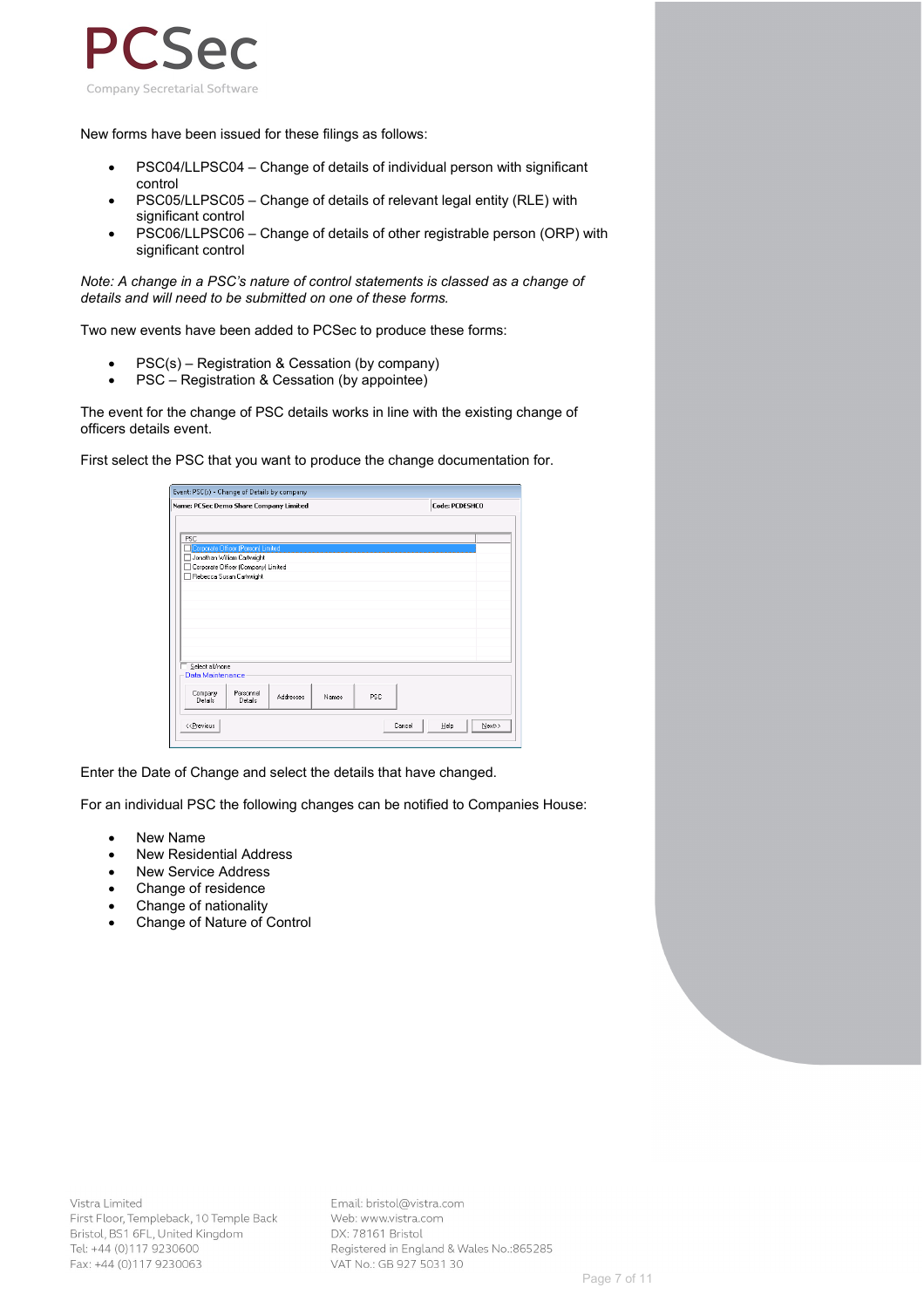

| Change of PSC details<br>PSC:<br>Jonathan William Cartwright<br>Select Change                                                                                                                                                                           | 1 of 1                                                                                  |
|---------------------------------------------------------------------------------------------------------------------------------------------------------------------------------------------------------------------------------------------------------|-----------------------------------------------------------------------------------------|
| $10/06/2017$ $\rightarrow$<br>Date of Change<br>Previous name:<br>Mew Besidential Address<br><b>▽</b> New Service Address<br>Change of residence: Stafford<br>Change of nationality: British<br>□ Change of Nature of Control<br>E EEA/ Non EEA details |                                                                                         |
| Address details<br><b>Besidential Address</b><br>3 Garden Cottages<br>Back Lane<br>Gnosall<br>Stafford<br>ST20 0BS                                                                                                                                      | Service Address<br>Suite 1, 3rd Floor<br>11-12 St. James's Square<br>London<br>SW1Y 4LB |
| < <previous< th=""><th>Cancel<br/>Help<br/>Next&gt;&gt;</th></previous<>                                                                                                                                                                                | Cancel<br>Help<br>Next>>                                                                |

For either a RLE or ORP the following changes can be notified to Companies House:

- New Name
- New Registered Office Address
- Change of Nature of Control
- Change in EEA/Non EEA details

| Select Change<br>10/06/2017<br>Date of Change<br>Previous name: Old Name Limited<br><b>▽</b> New Registered Office Address<br>New Service Address<br>Change of residence: England Wales<br>Change of nationality:<br>□ Change of Nature of Control<br>FFA/ Non FFA details |  |
|----------------------------------------------------------------------------------------------------------------------------------------------------------------------------------------------------------------------------------------------------------------------------|--|
|                                                                                                                                                                                                                                                                            |  |
|                                                                                                                                                                                                                                                                            |  |
|                                                                                                                                                                                                                                                                            |  |
|                                                                                                                                                                                                                                                                            |  |
|                                                                                                                                                                                                                                                                            |  |
|                                                                                                                                                                                                                                                                            |  |
|                                                                                                                                                                                                                                                                            |  |
|                                                                                                                                                                                                                                                                            |  |
| Address details<br>Registered Office Address<br>73 Withershaw Gardens<br>Hove<br>West Sussex<br>BN1 10P                                                                                                                                                                    |  |
| <b>FFA</b> details<br>Registered number: 04725836<br>EEA Country<br>England Wales<br>Where registered:<br>Governing Law<br><b>Companies Act 2006</b><br>Legal form<br><b>Private Ltd by Shares</b>                                                                         |  |

PCSec will calculate which form is required on your behalf.

Once you have selected the documents you require, click Next to continue.

| <b>Document Selection</b>                                                                                                                                                         |                                                                                           |
|-----------------------------------------------------------------------------------------------------------------------------------------------------------------------------------|-------------------------------------------------------------------------------------------|
| - Documents-<br>-----------------------<br>PSC04-06 Form                                                                                                                          | Date of Form<br>19/06/2017<br>$\overline{\phantom{a}}$                                    |
| < <previous< td=""><td>Word Templates PCSec Standard Dock<br/><math display="inline">\blacktriangledown</math><br/>Help<br/>Cancel<br/><math>N</math>ext&gt;&gt;</td></previous<> | Word Templates PCSec Standard Dock<br>$\blacktriangledown$<br>Help<br>Cancel<br>$N$ ext>> |

If your company is set up for electronic filing PCSec will prompt you to decide if you wish to file the form electronically.

Vistra Limited First Floor, Templeback, 10 Temple Back Bristol, BS1 6FL, United Kingdom Tel: +44 (0)117 9230600 Fax: +44 (0)117 9230063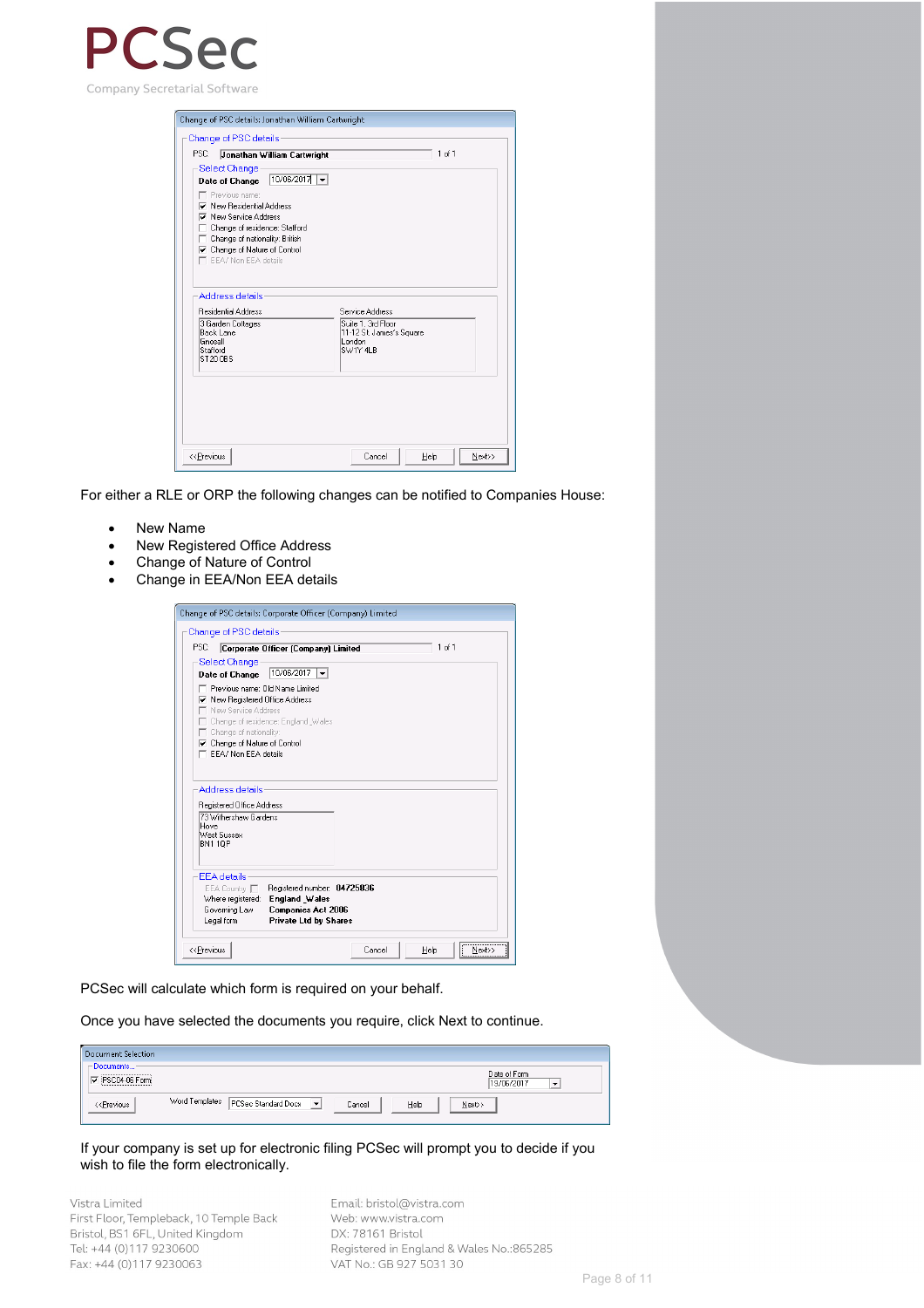



Once the documents have been produced you can then Print, Preview or Send (electronically) as required.

| <b>Print Event</b>                               |                         |
|--------------------------------------------------|-------------------------|
|                                                  |                         |
| <b>Selected Documents</b>                        | Preview                 |
| Form PSC04 - Jonathan William Cartwright         | Export                  |
| Form PSC05 - Corporate Officer (Company) Limited |                         |
|                                                  | Print Doc.              |
|                                                  | Print All               |
|                                                  | Help                    |
|                                                  | Cancel                  |
|                                                  | << Previous             |
|                                                  | Send                    |
|                                                  | Output to Word <b>▽</b> |

#### **PSC Statement – Notification & Withdrawal (Forms PSC08 & PSC09)**

Any change in PSC company statements, issuing of restrictions notices, or withdrawals of restriction notices now need to be notified with Companies House within 14 days.

Any historic change in PSC information that was previously expected to be included on the company's next Confirmation Statement should be filed as soon as possible. Companies House have confirmed no penalties will be issued in respect of 'late filing' of these forms.

New forms have been issued for these filings as follows:

- PSC08/LLPSC08 Notification of PSC statements
- PSC09/LLPSC09 Update to PSC statements

A new event has been added to PCSec to produce these forms, PSC Statements – Notification & Withdrawal.

First select the statement notification or withdrawal that you want to produce the documentation for.

| Event: PSC Statements - Notification & Withdrawal                                         |             |        |                |              |
|-------------------------------------------------------------------------------------------|-------------|--------|----------------|--------------|
| Name: PCSec Demo Share Company Limited                                                    |             |        | Code: PCDESHCO |              |
|                                                                                           |             |        |                |              |
| Statement                                                                                 | Name        |        | Date           | Type         |
| Failed to comply s790E notice                                                             | Smith, Alan |        | 31/05/2017     | Notification |
| Reasonable steps                                                                          |             |        | 31/05/2017     | Withdrawal   |
| Reasonable steps                                                                          |             |        | 06/04/2016     | Notification |
|                                                                                           |             |        |                |              |
|                                                                                           |             |        |                |              |
|                                                                                           |             |        |                |              |
|                                                                                           |             |        |                |              |
|                                                                                           |             |        |                |              |
|                                                                                           |             |        |                |              |
|                                                                                           |             |        |                |              |
|                                                                                           |             |        |                |              |
| ∢                                                                                         | m           |        |                | ٠            |
|                                                                                           |             |        |                |              |
| Select all/none                                                                           |             |        |                |              |
| Data Maintenance                                                                          |             |        |                |              |
|                                                                                           |             |        |                |              |
| <b>PSC</b>                                                                                |             |        |                |              |
|                                                                                           |             |        |                |              |
|                                                                                           |             |        |                |              |
| < <previous< td=""><td></td><td>Cancel</td><td>Help</td><td>Next&gt;&gt;</td></previous<> |             | Cancel | Help           | Next>>       |
|                                                                                           |             |        |                |              |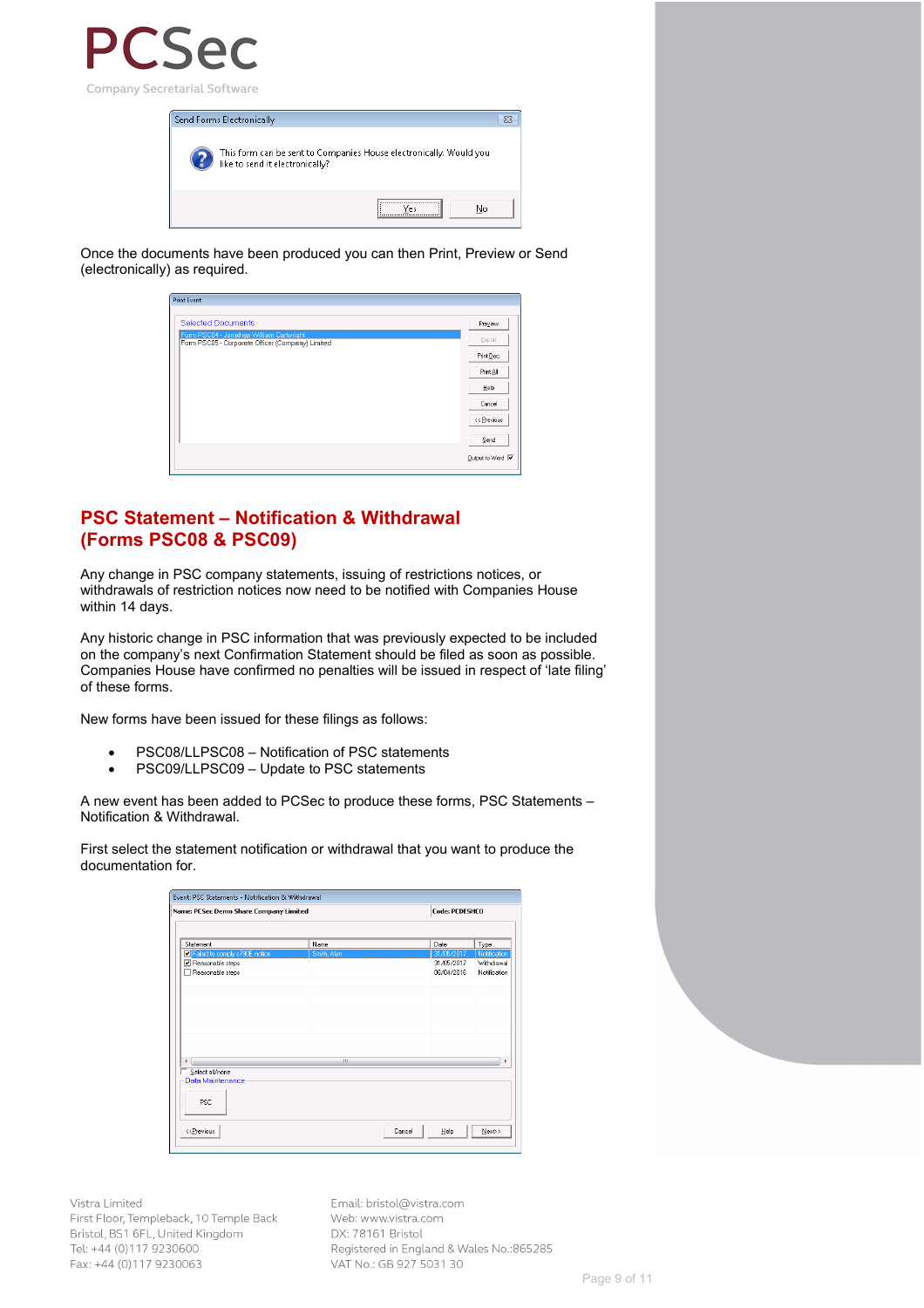

Restrictions notices & withdrawals will be displayed with a corresponding PSC name.

Company PSC statements will be displayed without a corresponding name.

The registration of a statement will be listed as a 'Notification' under Type. The removal of a statement will be listed as a 'Withdrawal' under Type.

The following table outlines the statements that can notified and withdrawn, and where they either a company statement or a restriction notice.

| <b>Statement</b>                                     | <b>Company/Restriction</b> | <b>Notification</b> | Withdrawal |
|------------------------------------------------------|----------------------------|---------------------|------------|
| The company knows or has                             | Company                    |                     |            |
| reasonable cause to believe                          |                            |                     |            |
| that there is no registrable                         |                            |                     |            |
| person or registrable legal                          |                            |                     |            |
| entity in relation to the                            |                            |                     |            |
| company                                              |                            |                     |            |
| The company knows or has                             | Company                    | Υ                   | Υ          |
| reasonable cause to believe                          |                            |                     |            |
| that there is a registrable                          |                            |                     |            |
| person in relation to the                            |                            |                     |            |
| company but it has not                               |                            |                     |            |
| identified the registrable                           |                            |                     |            |
| person                                               |                            |                     |            |
| The company has identified a                         | Company                    | Y                   | Υ          |
| registrable person in relation                       |                            |                     |            |
| to the company but all of the                        |                            |                     |            |
| required particulars of that<br>person have not been |                            |                     |            |
| confirmed                                            |                            |                     |            |
| The company has not yet                              | Company                    | Y                   | Υ          |
| taken reasonable steps to find                       |                            |                     |            |
| out if there is anyone who is a                      |                            |                     |            |
| registrable person or a                              |                            |                     |            |
| registrable legal entity in                          |                            |                     |            |
| relation to the company                              |                            |                     |            |
| The company has given a                              | Company                    | Y                   | Y          |
| notice under section 790D of                         |                            |                     |            |
| the Act which has not been                           |                            |                     |            |
| complied with                                        |                            |                     |            |
| The addressee has failed to                          | Restriction                | Ý                   |            |
| comply with a notice given by                        | (linked to a PSC)          |                     |            |
| the company under section                            |                            |                     |            |
| 790E of the Act                                      |                            |                     |            |
| The notice has been complied                         | Restriction                |                     | Υ          |
| with after the time specified                        | (linked to a PSC)          |                     |            |
| The company has issued a                             | Restriction                | Ý                   |            |
| restrictions notice under                            | (linked to a PSC)          |                     |            |
| paragraph 1 of Schedule 1B                           |                            |                     |            |
| to the Act                                           |                            |                     |            |
| The company has withdrawn                            | Restriction                |                     | Y          |
| the restrictions notice by                           | (linked to a PSC)          |                     |            |
| giving a withdrawal notice                           |                            |                     |            |
| The court has made an order                          | Restriction                |                     | Y          |
| under paragraph 8 of                                 | (linked to a PSC)          |                     |            |
| Schedule 1B to the Act                               |                            |                     |            |
| directing that a relevant                            |                            |                     |            |
| interest in the company cease                        |                            |                     |            |
| to be subject to restrictions                        |                            |                     |            |

PCSec will calculate which form is required on your behalf.

Once you have selected the documents you require, click Next to continue.